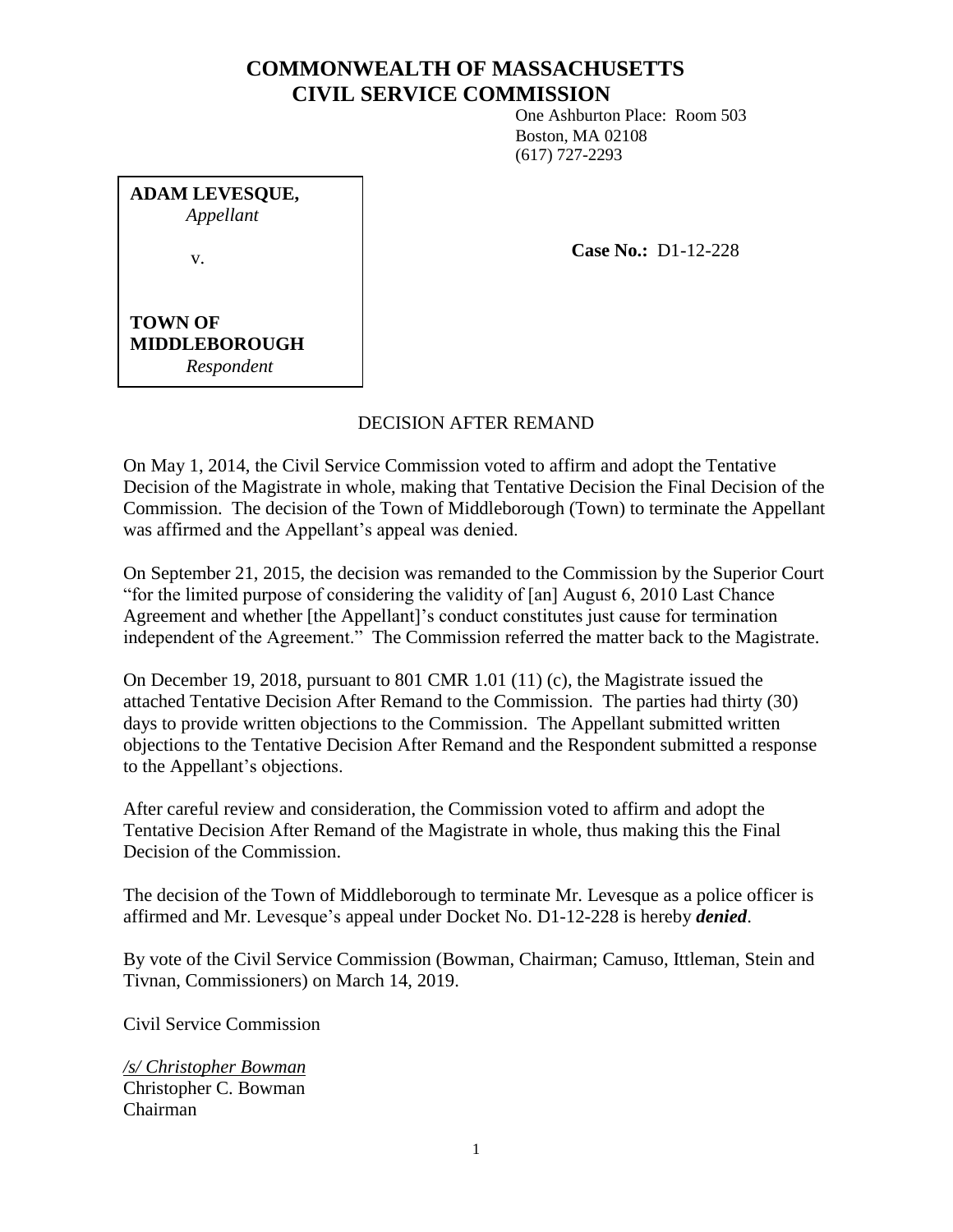Either party may file a motion for reconsideration within ten days of the receipt of this Commission order or decision. Under the pertinent provisions of the Code of Mass. Regulations, 801 CMR 1.01(7)(l), the motion must identify a clerical or mechanical error in this order or decision or a significant factor the Agency or the Presiding Officer may have overlooked in deciding the case. A motion for reconsideration does not toll the statutorily prescribed thirty-day time limit for seeking judicial review of this Commission order or decision.

Under the provisions of G.L c. 31, § 44, any party aggrieved by this Commission order or decision may initiate proceedings for judicial review under G.L. c. 30A, § 14 in the superior court within thirty (30) days after receipt of this order or decision. Commencement of such proceeding shall not, unless specifically ordered by the court, operate as a stay of this Commission order or decision.

Notice to: Timothy G. Kenneally, Esq. (for Appellant) Leo J. Peloquin, Esq. (for Respondent) Joshua R. Coleman, Esq. (for Respondent) Edward McGrath, Esq. (Chief Administrative Magistrate, DALA)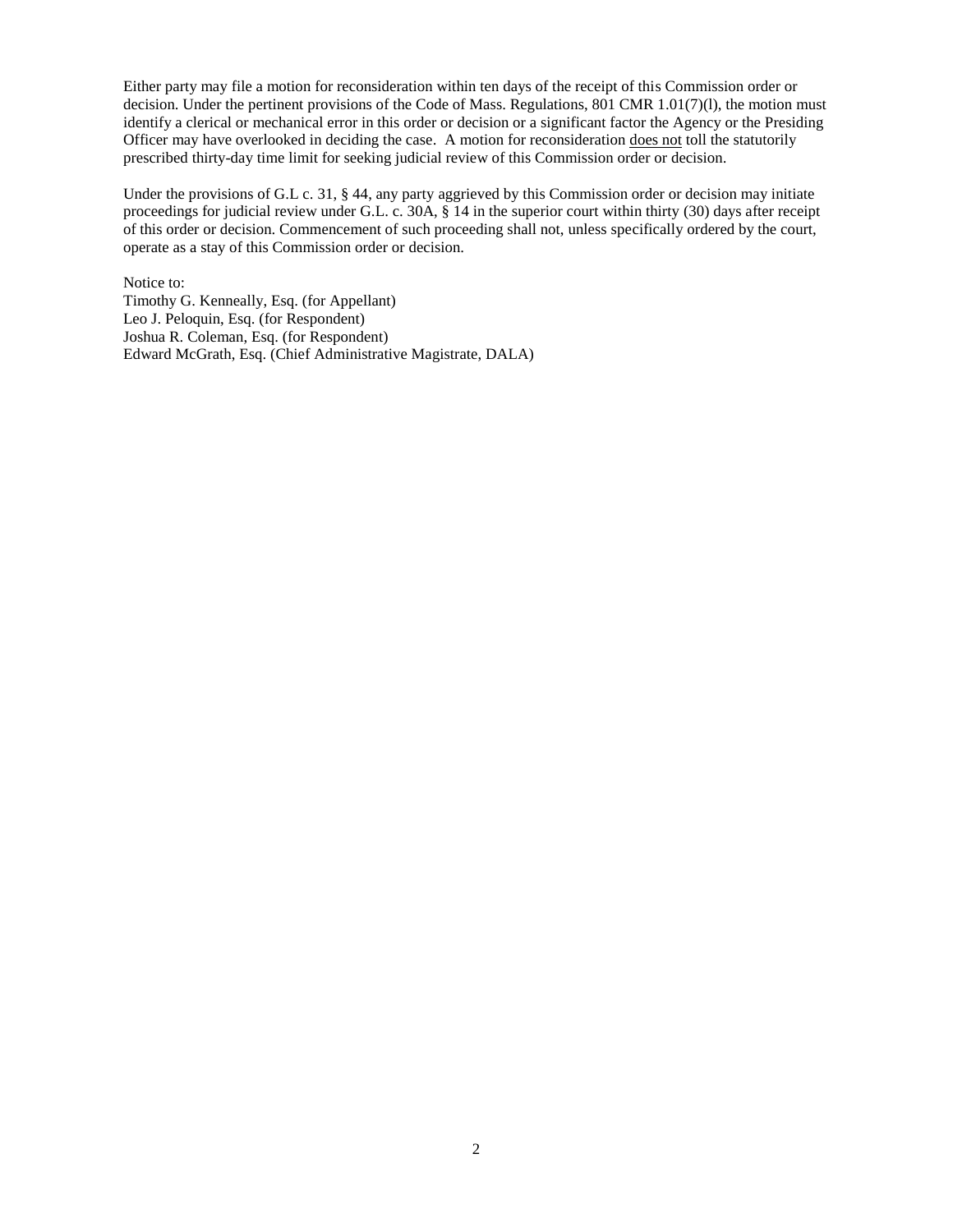# **COMMONWEALTH OF MASSACHUSETTS**

**SUFFOLK, ss**. **Division of Administrative Law Appeals** One Congress Street,  $11^{th}$  Floor Boston, MA 02114 (617) 626-7200 Fax: (617) 626-7220 **www.mass.gov/dala** Docket Nos.: D1-12-228, CS-12-667

#### **ADAM LEVESQUE,**

Appellant

*v.*

# **TOWN OF MIDDLEBOROUGH,**

Respondent

#### **Appearance for the Appellant:**

Timothy G. Kenneally, Esq. Foley and Foley, P.C. 350 Gifford Street, Suite 26 Falmouth, MA 02540

# **Appearance for the Respondent:**

Leo J. Peloquin, Esq. Joshua R. Coleman, Esq. Collins, Loughran and Peloquin, P.C. 220 Norwood Park South, Suite 1D Norwood, MA 02062

#### **Administrative Magistrate:**

Angela McConney Scheepers, Esq.

### **SUMMARY OF TENTATIVE DECISION UPON REMAND**

The Appellant's conduct warranted termination independently of the valid last chance agreement. After the Middleborough Police Department opened an investigation into the Appellant's filing of inaccurate grant activity reports, he contacted a witness in direct violation of the police chief's order and gained information to assist him in his Section 41 hearing. I therefore recommend that the Civil Service Commission dismiss the appeal.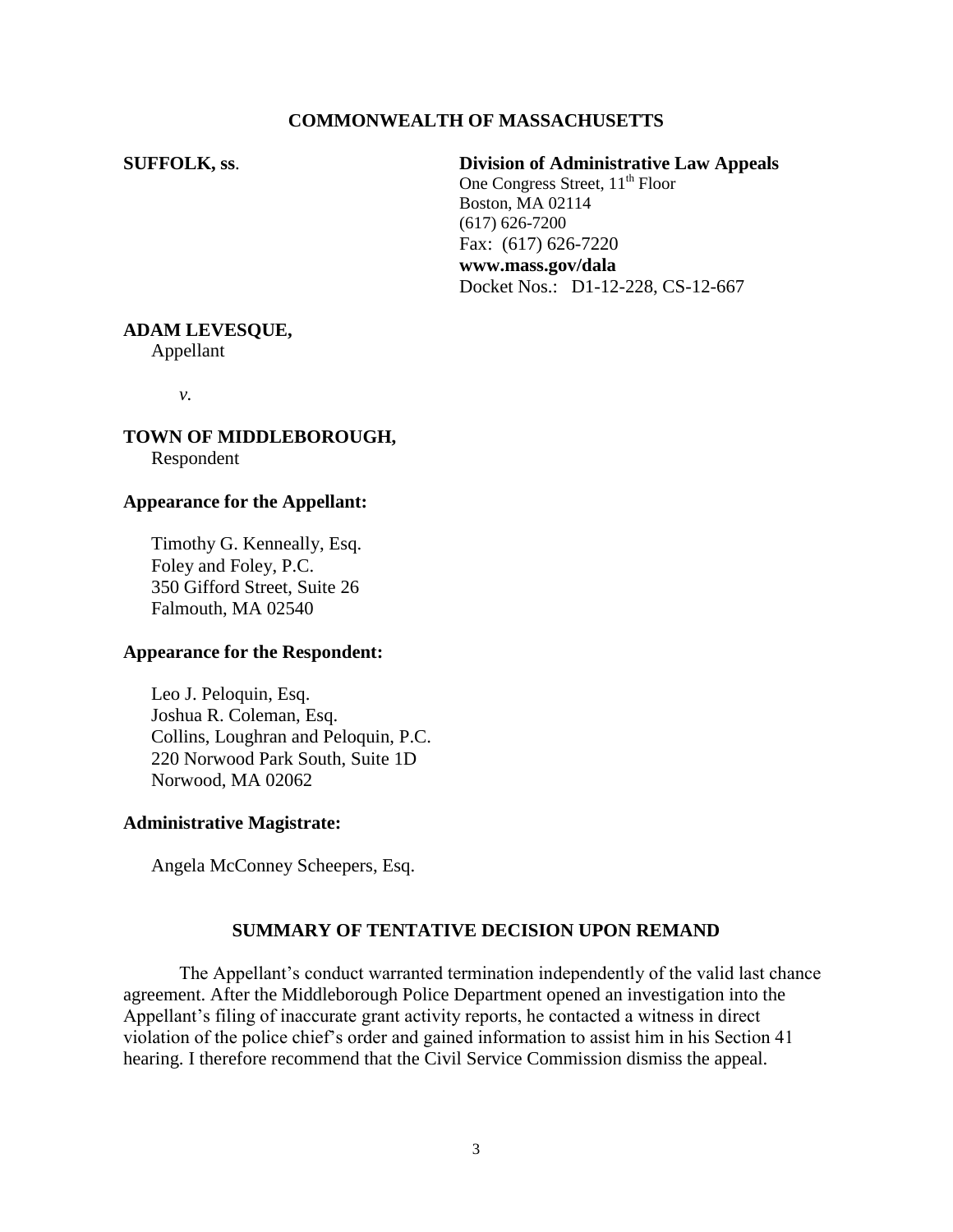#### **TENTATIVE DECISION UPON REMAND**

On September 21, 2015, this matter was remanded by the Plymouth Superior Court, (Chin, J.) to the Civil Service Commission (Commission) for the limited purpose of considering the validity of the August 6, 2010 Last Chance Agreement (LCA or Agreement) and whether the Appellant's conduct constituted just cause for the termination independent of the Agreement. *Levesque v. Massachusetts Civil Serv. Comm'n*, Docket No. CV-00548-A (Plymouth Sup. Ct., Sept. 21, 2015).

On October 2, 2015, the Commission issued an Order after Remand, further remanding the matter to the DALA magistrate in order to (1) further conduct proceedings to address the issues raised by the Court; and (2) issue a revised Tentative Decision to the Commission with the customary comment period afforded to both parties prior to a Commission vote.

The Appellant requested a rehearing. Pursuant to the Commission's October 2, 2015 Order, on October 28, 2015, I ordered the parties to submit briefs by November 30, 2015 on the remanded issues of the Agreement's validity and the whether the Appellant's actions warranted termination independent of the Agreement. In the DALA order, I stated that I would not hold further hearings unless either party could specify what the proposed new testimony would offer and why it could not have been proffered during the three-day Commission hearing.

The Superior Court is clear that this matter was remanded for the limited purpose of determining the validity of the Agreement and whether the Appellant's conduct warranted termination independent of the Agreement. I held a hearing limited to these issues at the Division of Administrative Law Appeals on April 5 and 6, 2017. The hearing was conducted according to the formal rules of the Standard Adjudicatory Rules of Practice and Procedure. 801 C.M.R § 1.01. The witnesses were sequestered. The stenographic record serves as the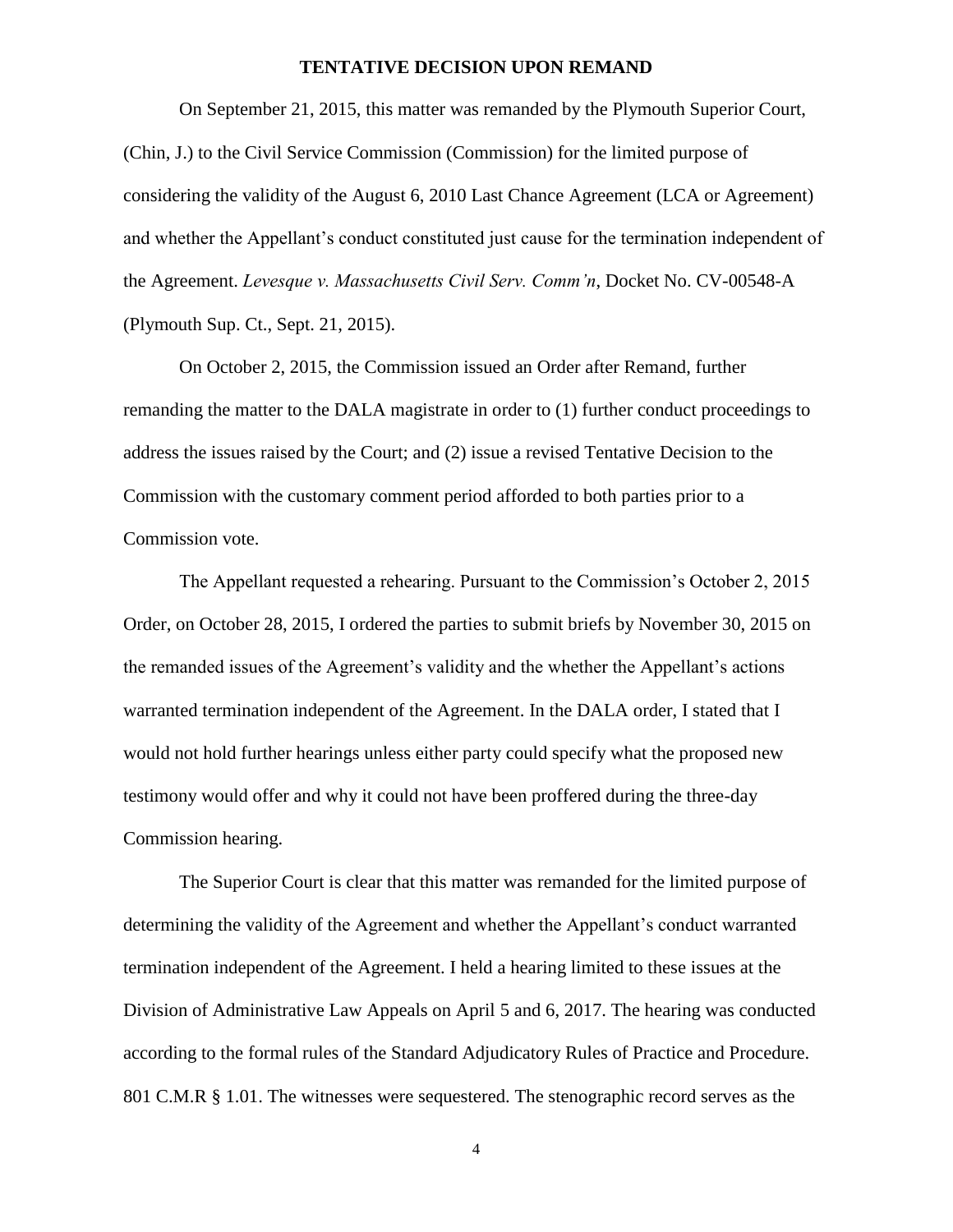official record of the hearing upon remand.

Respondent Town of Middleborough (Town) objected to the remand hearing and the Appellant's proffered exhibits. The Town posited that a critical witness to the validity of the Agreement was Michael Hanley, Esq., who served as counsel for the New England Police Benevolent Association, Inc. (NEPBA), Local 76, Middleborough Police Officers (Union). Mr. Hanley represented the Appellant/Union in the Agreement, the matter of Mr. Levesque's dismissal, and filed the civil service appeal on Mr. Levesque's behalf. (Exhibit 38.) The first civil service hearing was conducted on November 27, 2012, January 31, 2013 and February 6, 2013. Mr. Hanley passed away later in the year on September 30,  $2013$ .<sup>1</sup> The Town posited that Attorney Hanley had successfully saved Mr. Levesque's position by negotiating the Agreement.

The Appellant submitted six additional exhibits, disciplinary records of patrolmen in the Middleborough Police Department (Department) (Exhibits  $40-44$ ).<sup>2</sup> I had precluded some of those disciplinary records in the earlier hearing because I did not think they were relevant. I admit them now to illustrate the factual distinction between the conduct of Mr. Levesque and the other police officers who were disciplined.

The Town submitted 30 additional exhibits (Exhibits 45-74). The documents related to the Department's investigation before the matter was resolved by the Agreement; negotiation of the Agreement; and the Appellant's proceeding before the Department of Labor Relations charging that Mr. Hanley had breached his duty of fair representation in a) the negotiation and

 $\overline{a}$ 

<sup>1</sup> Exhibit 72.

<sup>2</sup> Exhibit 40. 2012 investigation and discipline file of Patrolman Angelo Joseph LaPanna, III;

Exhibit 40A. Patrolman LaPanna's May 17, 2012 Traffic Enforcement Grant Activity Report;

Exhibit 41. March 17, 2009 Decision of Sergeant R.;

Exhibit 42. March 26, 2010 Letter of Reprimand issued to Patrolman BC;

Exhibit 43. June 22, 2011 report of one-day suspension issued to Patrolman KD; and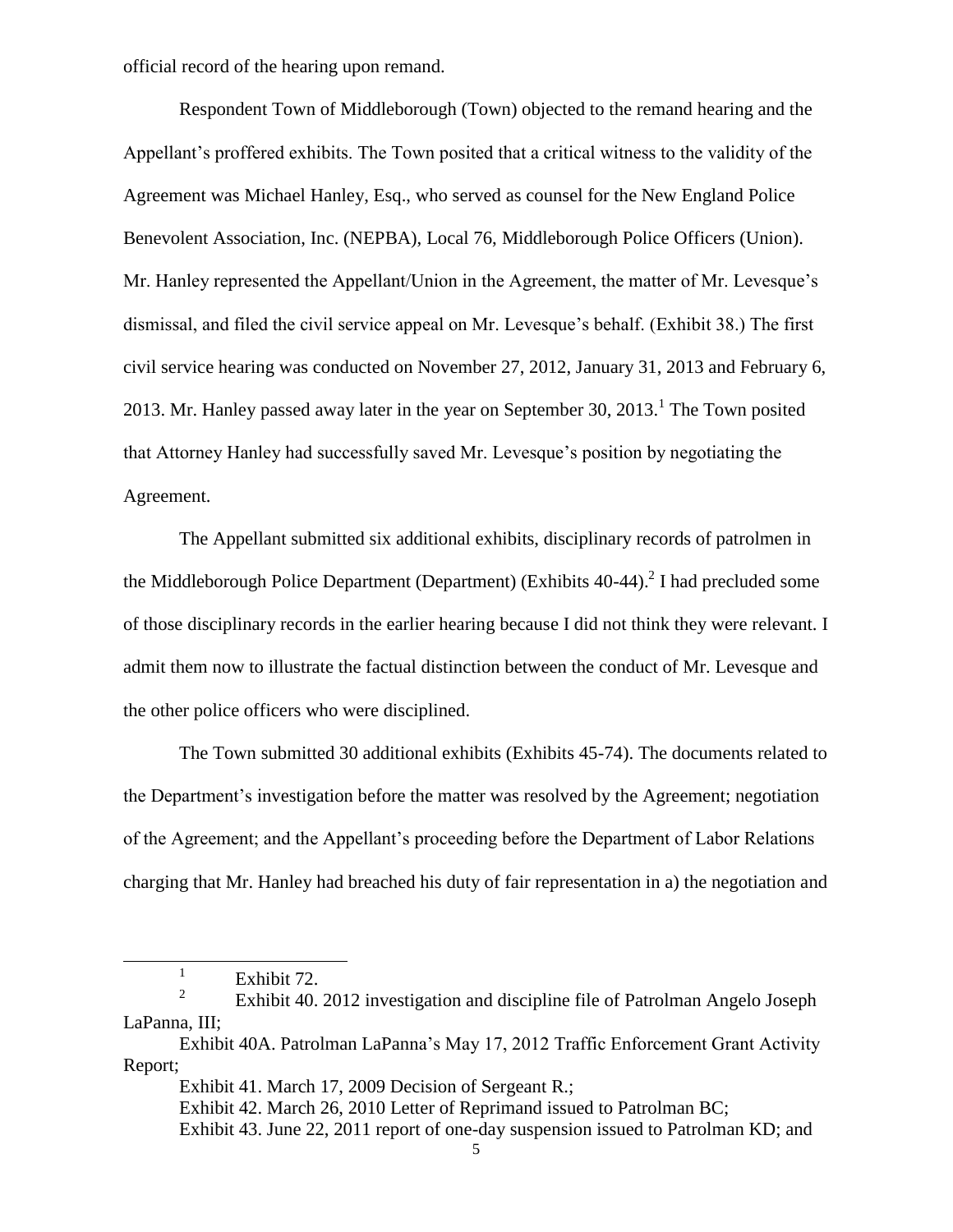agreement leading to the LCA and b) the matter leading to the Appellant's 2012 dismissal. The Appellant objected to Exhibits 69, 70 and 71, regarding his Department of Labor Relations appeal and the Union's representation of his matter during the negotiation of the LCA and his later dismissal.<sup>3</sup> This appeal was concurrent with the dates of the first hearing of this civil service matter. I admitted the exhibits.

The Town called Patrolman Angelo Joseph LaPanna, III, Lieutenant David Michael Mankiewicz and retired Chief Bruce Gates. I had precluded Officer LaPanna's testimony as an Appellant's witness in the first hearing.

I marked the Appellant's Remand Brief as Exhibit "C" and marked the Respondent's Remand Brief as Exhibit "D." I marked the Appellant's Remand Brief as Exhibit "E" and marked the Respondent's Remand Brief as Exhibit "F."

I incorporate by reference my original findings, Findings of Fact  $1 - 51$ , as set forth in my decision dated May 1, 2014, and make the following supplemental findings of fact:

Exhibit 44. December 19, 2009 – January 28, 2010 investigation time-line of Chief Bruce Gates.

 $\overline{a}$ 

<sup>3</sup> Exhibit 69. Concurrent with his civil service matter, the Appellant filed a January 23, 2013 claim with the Department of Labor Relations (DLR), alleging that the Union had breached its duty of fair representation by a) advising him to sign the LCA; b) allowing the Town to bring another charge against him; c) failing to challenge Chief Gates' June 7, 2012 order; and d) by failing to argue that the Board of Selectmen should not decide on the falsification of records charge against him. The DLR dismissed the matter on April 17, 2013. *Levesque v. New England Police Benevolent Assoc., Inc.,* Docket No. MUPL-13-2569, Decision (Dep't of Labor Relations, Apr. 17, 2013), *aff'd* (Employment Relations Bd., Sept. 24, 2013).

Exhibit 70. The Union's response to the Appellant's April 26, 2013 appeal of the April 17, 2013 DLR decision to the Employment Relations Board (ERB).

Exhibit 71. The ERB affirmed the decision of the DLR investigator. *Levesque v. New England Police Benevolent Assoc., Inc.,* Docket No. MUPL-13-2569, Decision (Employment Relations Bd., Sept. 24, 2013).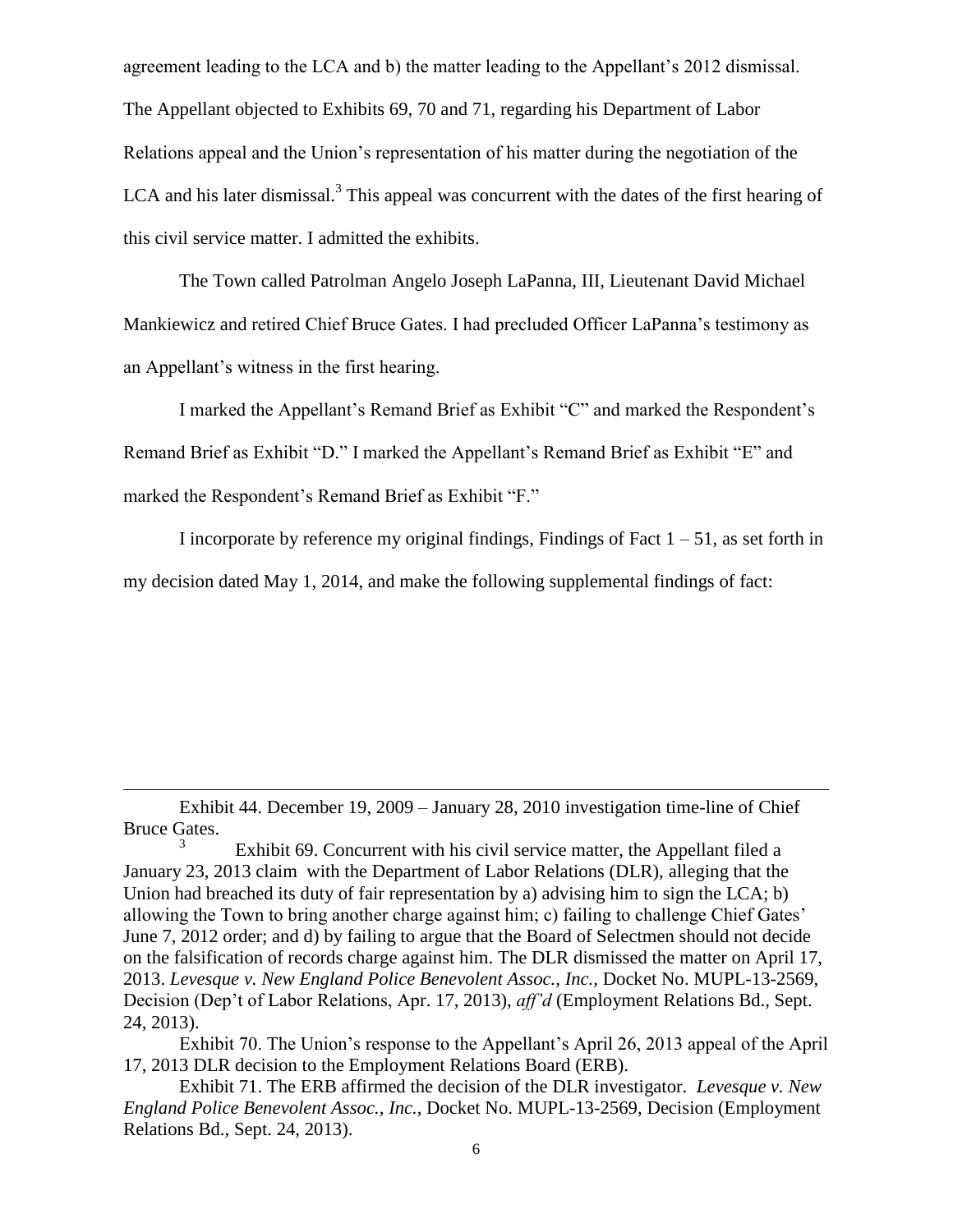#### **FINDINGS OF FACT**

#### *I. Discipline of Department Officers*

52. Around the first week of July, 2012, Lt. David Michael Mankiewicz, head of Internal Affairs, advised then-Chief Bruce Gates that as a result of the Levesque investigation, he had checked the traffic enforcement grant activity reports of the other officers participating in the Click it or Ticket Program. Lt. Mankiewicz noticed that on his May 17, 2012 grant activity sheet, Patrolman Angelo Joseph LaPanna, III had also entered the registration plate of William Ferdinand. This registration plate had also been recorded on Adam Levesque's grant activity sheets. Chief Gates advised Lt. Mankiewicz to find out from Mr. Ferdinand if he had been stopped by Officer LaPanna. (Exhibit 40.)

53. At the time, Officer LaPanna had been a patrolman for eleven years. He had not had any prior discipline. (Exhibit 40.)

54. Because the chief and the lieutenant were both out of the office for vacation days, they did not speak again until July 20, 2012. At this time, the lieutenant advised Chief Gates that Mr. Ferdinand had not been stopped by any police officers in the last few months. Chief Gates then contacted Officer LaPanna and scheduled an interview for July 30, 2012 at 3:00 p.m. (Exhibit 40.)

55. On July 26, 2012, Chief Gates hand delivered a copy of the May 17, 2012 grant activity sheet and a letter advising of the July 30, 2012 interview, enclosing an order not to discuss the matter with anyone except the chief and his legal representatives. Officer LaPanna admitted to the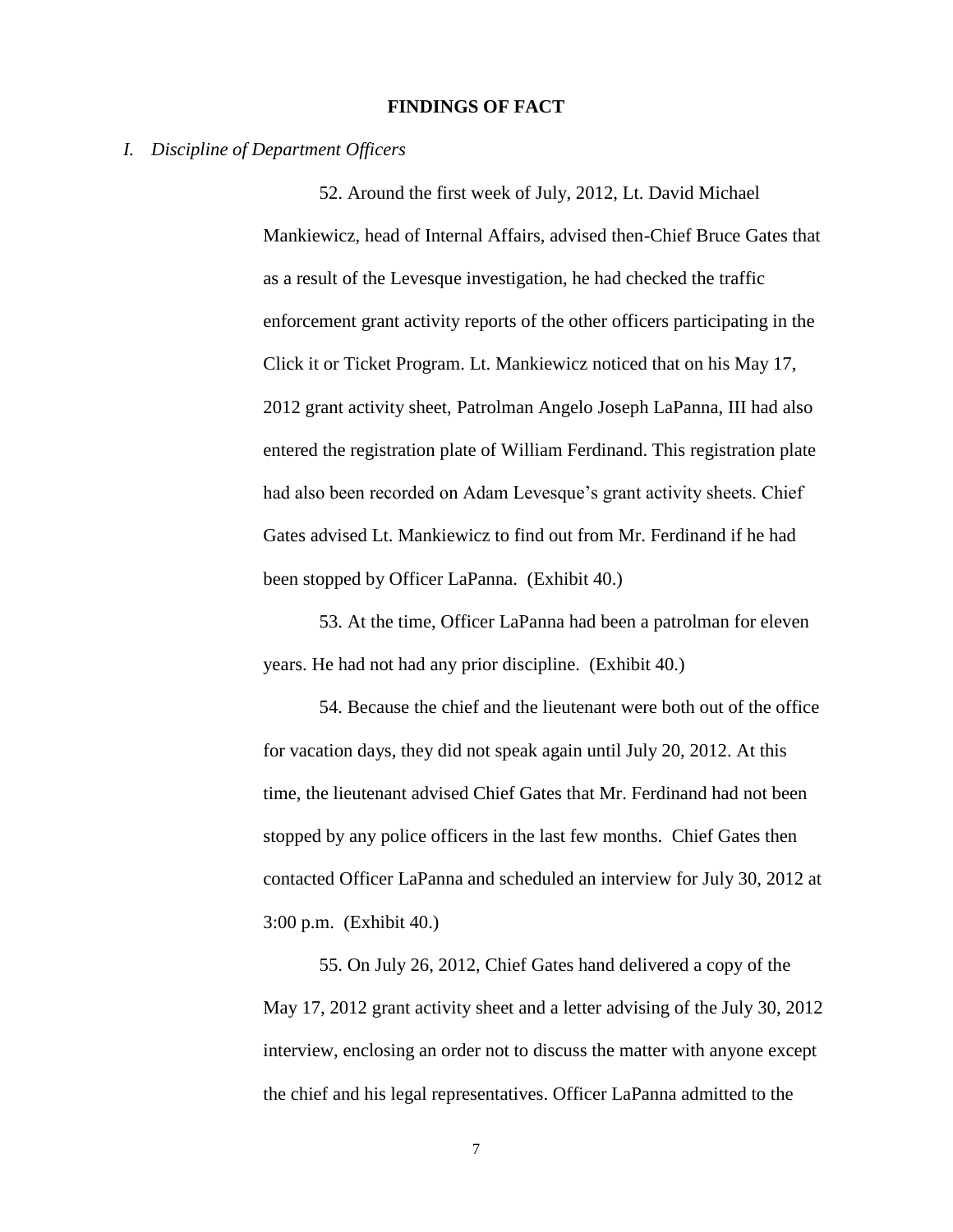chief that he had already discussed the matter with his wife and the union representative. (Exhibits 34 and 40.)

56. The interview proceeded as scheduled on July 30, 2012. As part of the investigation, Chief Gates ran an offline CJIS search to check the number of times the registration plate was run. The search revealed that the vehicle had had an active inspection sticker since November 2011. However, Officer LaPanna had said that he pulled over the vehicle because the inspection sticker was invalid. The CJIS search also revealed that the registration plate had not been run in the sequence as described by Officer LaPanna. (Exhibit 40.)

57. As part of the investigation, Mr. Ferdinand also submitted written responses to questions from the chief. In his responses, Mr. Ferdinand noted that he had not been pulled over by Officer LaPanna. He confirmed that his vehicle had been properly inspected. (Exhibit 40.)

58. The investigation concluded with a Settlement Agreement among the Town of Middleborough (Town), the Union and Officer LaPanna. Officer LaPanna agreed that he had not pulled Mr. Ferdinand's vehicle over "or go through the other steps required for a motor vehicle stop." The parties agreed that the conduct warranted a suspension without pay for three shifts. However, because of Office LaPanna's lack of a disciplinary record and his agreement to relinquish two vacation days, the Town agreed not to discipline him for the incident. The parties further agreed that if Officer LaPanna did not engage in any other conduct warranting suspension without pay, the document would be removed from his personnel file if a prospective employer requested his file for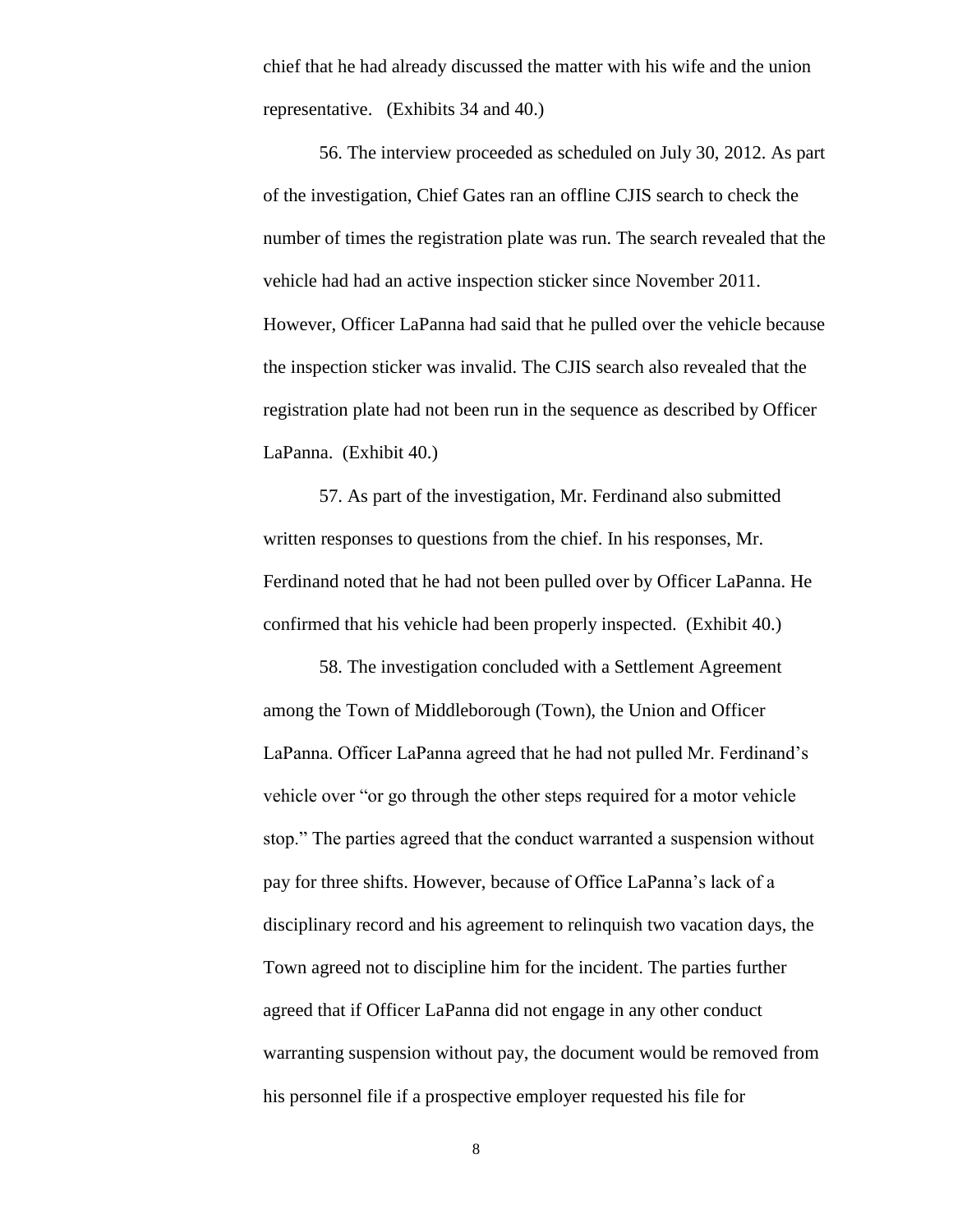consideration of a position. (Exhibit 40.)

59. On October 8, 2008 at approximately 2:00 a.m., while he was on duty, uniformed and wearing his service weapon, Sgt. R. drove to his family home in his police cruiser. (Exhibit 41.)

60. Sgt. R. entered the bedroom where his eighteen-year old was sleeping. He struck her in the face, causing pain and bruising. He pulled her hair, yelled at her and informed her that she could no longer live in the family home. (Exhibit 41.)

61. Sgt. R.'s fifteen-year old daughter woke up and went to see what was going on. Sgt. R. yelled at her, pushed her and used his chest and body to bump her back towards her own bedroom. He also grabbed her by the neck, threw her into her bedroom and pushed her on to the bed. When the fifteen-year old kicked at Sgt. R. to keep him away, he raised his closed fist at her. (Exhibit 41.)

62. Sgt. R. eventually left the home, only to drive by a few minutes later, parking and observing the home for approximately ten minutes some distance away. (Exhibit 41.)

63. After the boyfriend of the older daughters came to take both girls to a safe place for the night, Sgt. R. pulled in behind the boyfriend's car so that he couldn't leave. He then exited the cruiser, and began yelling and demanding to know where his daughters were going. Sgt. R. then reached into the passenger side window and tried to slap the younger daughter. He eventually moved the cruiser upon his wife's pleas. As his daughters left in the car, he threatened, "Wait 'til I see you next time." (Exhibit 41.)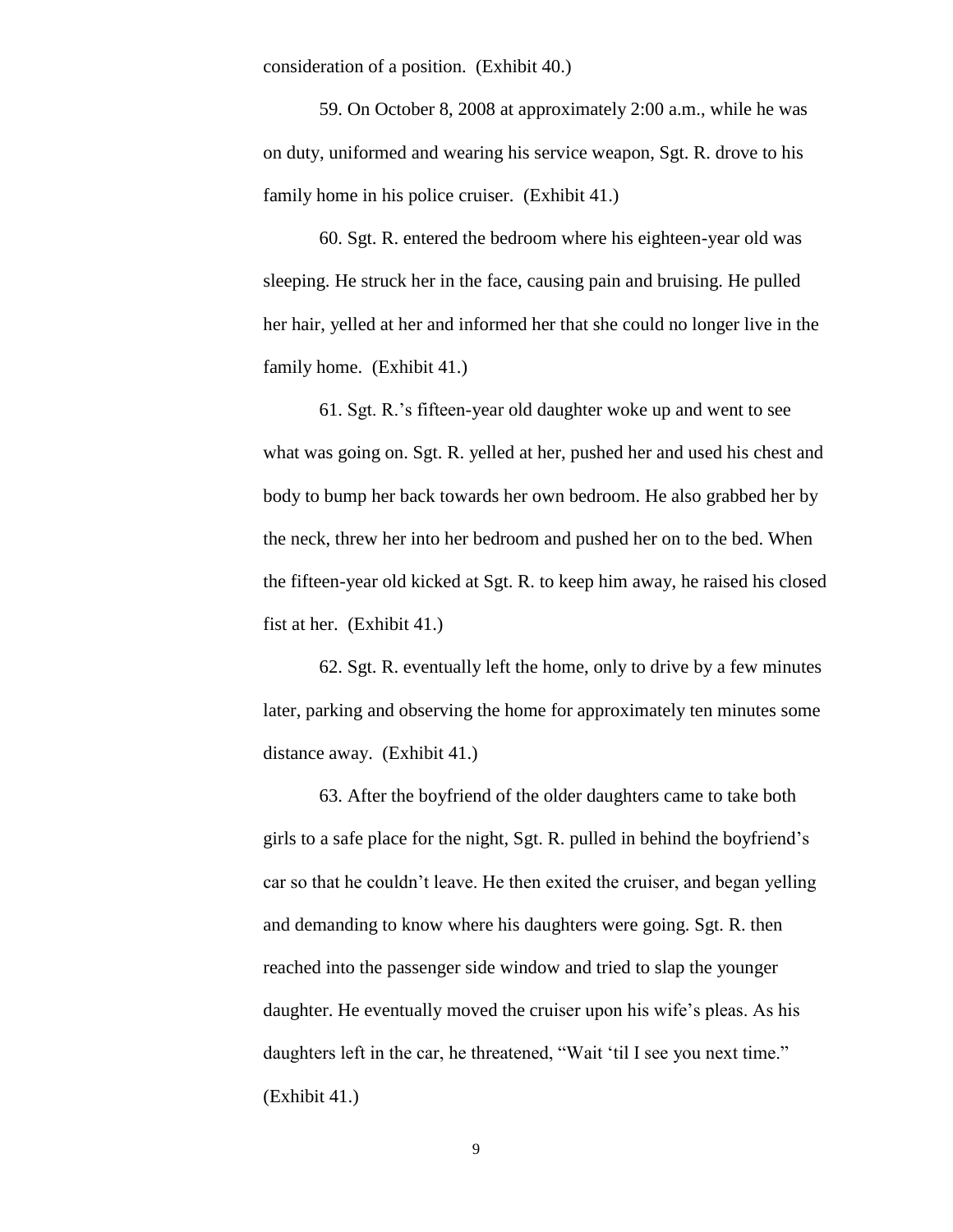64. Before his shift ended at 8:00 a.m., Sgt. R. approached Sergeant Robert Ferreira and gave a false account of the incident, omitting references to his assaultive behavior. Toward the end of his shift, the sergeant also used a Department computer to compose a letter to his wife, complaining about her "sticking up" for her daughters. (Exhibit 41.)

65. On February 5, 2009, Sgt. R. was issued a Notice for a March 4, 2009 Section 41 hearing for the purpose of determining whether he should be disciplined, up to and including discharge from employment, for engaging in misconduct while on duty on the morning of October 8, 2008. The Notice advised of the charge of conduct unbecoming a police officer, with the specific violations of the following Department Rules and Regulations: 1) Professional Conduct and Responsibilities; 2) Improper or Unsuitable Conduct; 3) Criminal Conduct; 4) Neglect of Duty; and 5) Untruthfulness. (Exhibit 41.)

66. Sgt. R., his daughters, the older daughter's boyfriend, the younger daughter's school adjustment counselor and Sgt. Ferreira were among the witnesses. In its March 17, 2009 Notice of Decision, the Board of Selectmen (Board) found that not only was the sergeant's testimony self-serving and not credible, witnesses including his older daughter amended their testimony in order to protect his career. The Board found that Sgt. R. was untruthful in his account of the October 8, 2009 events in his verbal report to Sgt. Ferreira later that morning. The Board also found that he was untruthful during the hearing before the Board. (Exhibit 41.)

67. The Board issued five findings of fact, finding that on October 8, 2009: 1) Sgt. R. had driven his cruiser to his home without authorization;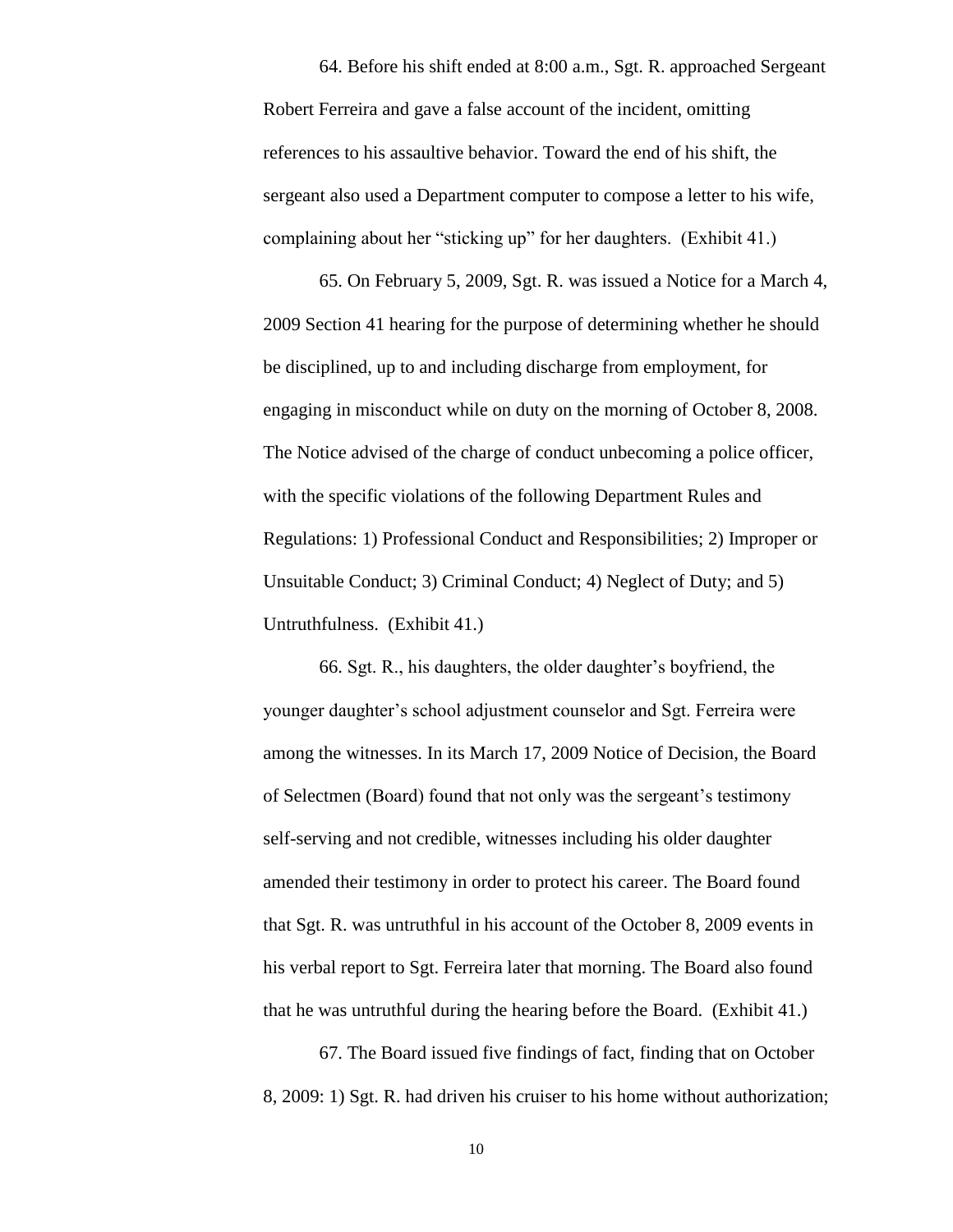2) that he had struck his older daughter in the face; 3) that he had assaulted his younger daughter; and 4) that he had a confrontation with his daughter and her boyfriend in the driveway. The Board found that Sgt. R.'s conduct was unacceptable for a Department police officer. Further, his actions were particularly egregious for a police sergeant who is expected to lead by example and is responsible for supervision of subordinate officers. (Exhibit 41.)

68. The Board found that there were unique circumstances, and coupled with the sergeant's lack of previous discipline, decided to impose discipline short of discharge. The Board imposed an immediate threemonth suspension, a reduction in rank from sergeant to patrolman, and an order to submit to a mental health evaluation and an order to successfully complete any treatment recommended by the Town's physician. Further, Sgt. R.'s return to work was contingent upon certification from the Town physician. Finally, any failure on Sgt. R.'s part to comply with any of the preceding conditions, or with any follow-up orders from the police chief, would form a separate basis for more discipline, up to and including discharge. (Exhibit 41.)

69. On March 26, 2010, Sgt. Joseph Perkins issued Patrolman BC a letter of reprimand for failing to write a supplemental report for a September 2009 arrest. Due to the heavy call volume on the night of the arrest, the sergeant expected BC to complete the supplemental report at a later time. As the case approached pretrial in February 2010, Sgt. Perkins asked BC again to complete the supplemental report. When the sergeant inquired again early in March 2010, BC admitted that he had lost the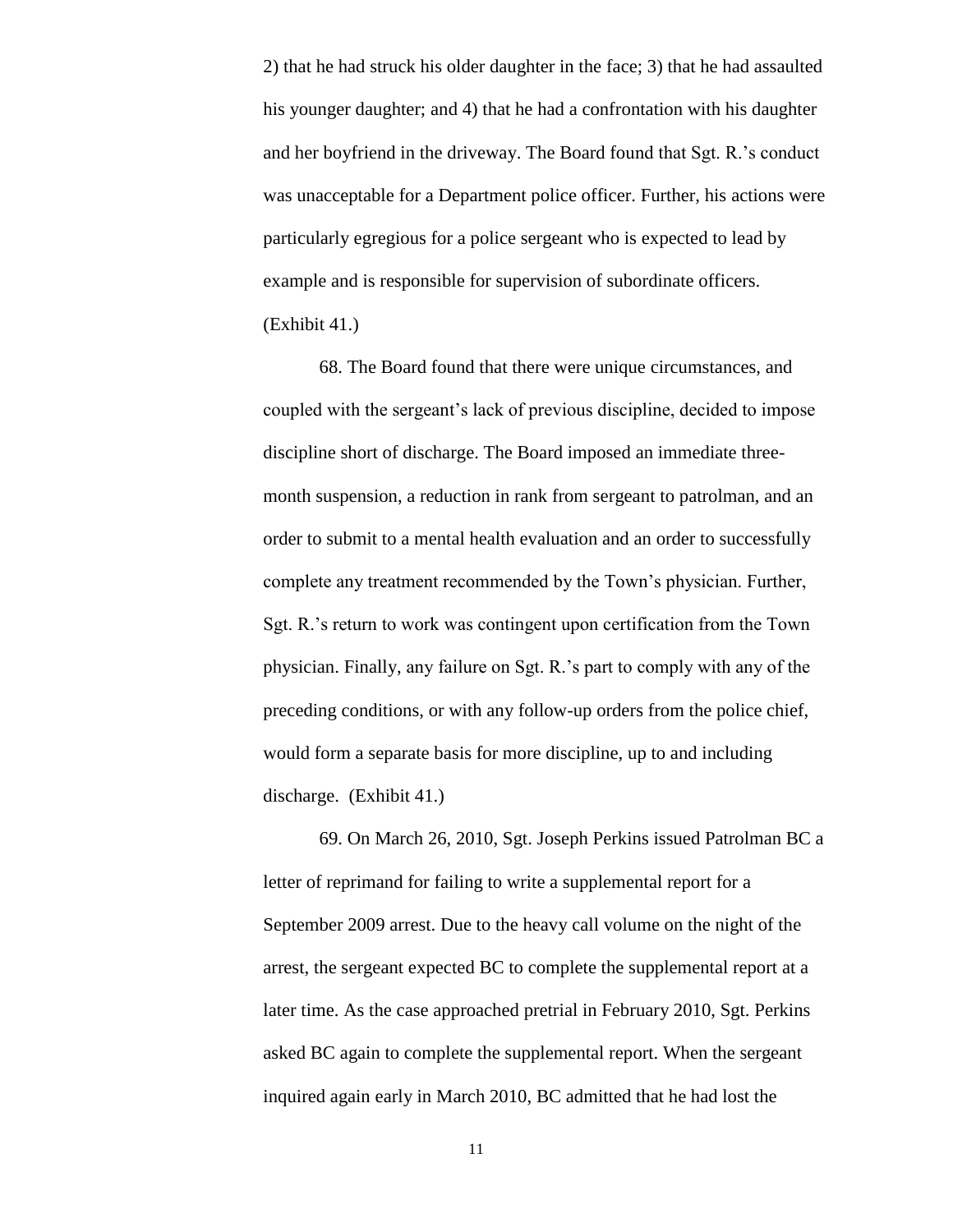information due to the passage of time. Sgt. Perkins reminded BC that per Department policy, all reports should be completed in a timely manner, and all direct orders are to be followed. (Exhibit 42.)

70. On July 15, 2011, Lt. Mackiewicz supervised the 4:00 p.m. to 12:00 a.m. shift. Because of a shortage caused by granting a day off to an officer, the midnight shift fell below the required minimum staffing of five officers. When Lt. Mackiewicz was unable to fill the shift with a patrolman, he offered it to the supervisors and took the position himself. (Exhibit 43.)

71. When roll call was called at 11:45 p.m., Patrolman KD was absent. After KD did not answer repeated calls made to his phone, Sgt. Perkins was dispatched to KD's home to ask him to report to work. When Sgt. Perkins went to KD's home, he found his vehicle parked there and his dogs making a racket, but ended up banging on the door to no avail. (Exhibit 42.)

72. Lt. Mackiewicz then went to bar where KD's girlfriend worked. The bartender telephoned the girlfriend on behalf of the lieutenant, and got KD on the line. Lt. Mackiewicz informed KD that he had a midnight shift and that the Department was running the shift short. When KD replied that he was unaware that he was scheduled to work because 4:00 p.m. to 12:00 a.m. was his regular shift schedule, Lt. Mackiewicz reminded him that the schedule had been posted for a week. KD said that he was at the Taunton Beagles and was unable to report for work. Lt. Mackiewicz told him to expect disciplinary action. (Exhibit 43.)

73. Because Sgt. Debra A. Batista was unable to find someone to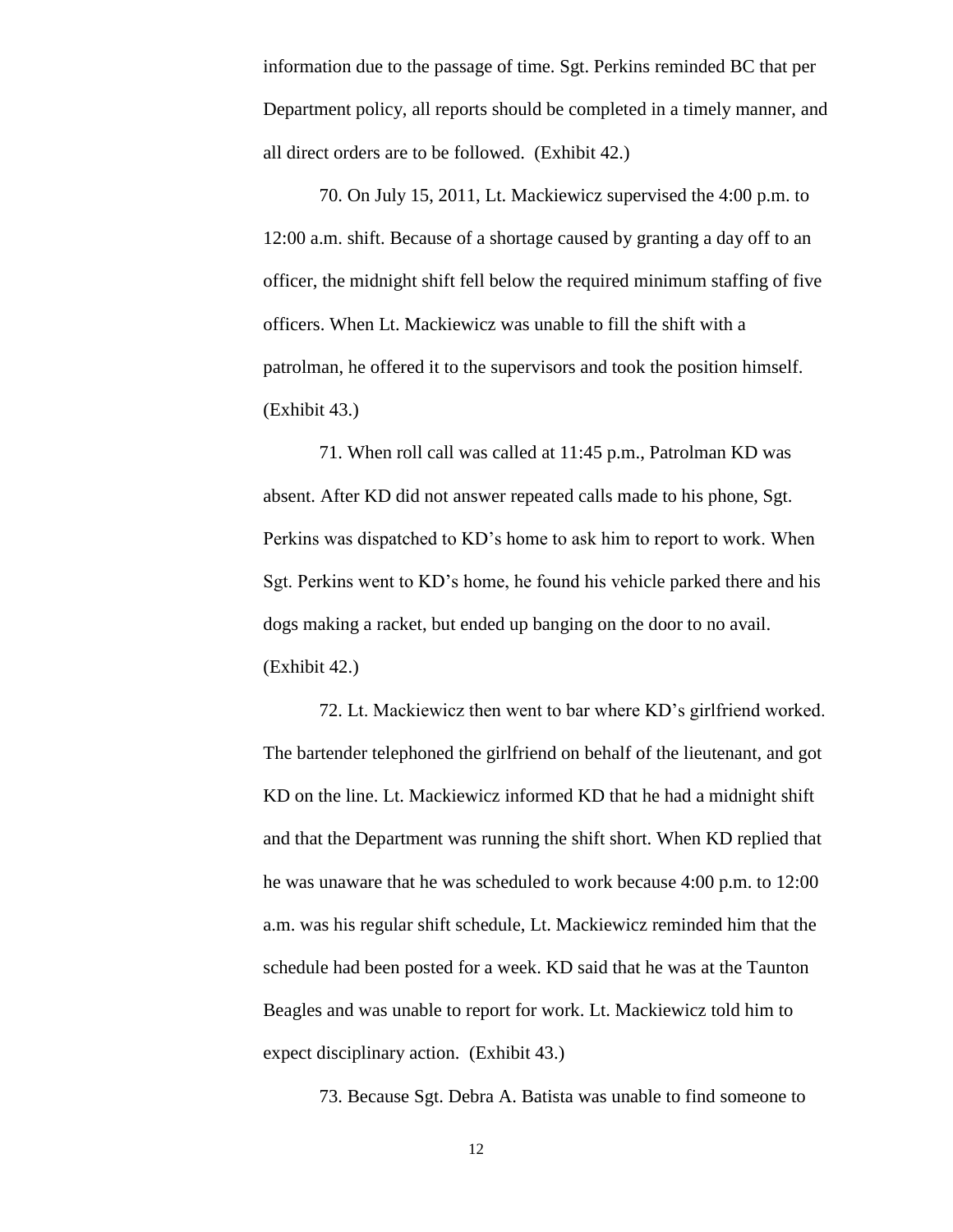fill the shift, the July 16, 2011 12:00 a.m. to 8:00 a.m. shift fell below minimum staffing levels. Lt. Mackiewicz decided to take a patrol sector, and to summon mutual aid if a situation arose. (Exhibit 43.)

74. On July 17, 2011, KD submitted a letter of apology to Lt. Mackiewicz. He admitted that he had been informed of the July 16, 2011 scheduled in an electronic mail message from Lt. Andrade. KD stated that he had made a mistake.

75. On July 22, 2011, KD appeared for an administrative interview with Chief Gates and Officer Schofield. The chief then disciplined KD for violating Department rules in 1) refusing to obey a lawful order when he failed to obey Lt. Mackiewicz's order and report for duty on the July 16, 2011 12:00 a.m. to 8:00 a.m. shift; and 2) and in failing to report for duty whenever so ordered by proper police authorities at a regularly appointed time and absenting himself from duty without leave. The discipline was meted out as follows: one day suspension for refusing to obey a lawful order, reduced to a four-hour extra duty bicycle shift; a one-day suspension for failing to report to duty, reduced to a four-hour extra duty bicycle shift; and deduction of a personal day in order to reimburse the Department for paying him for the unworked July 16, 2011 shift. Chief Gates agreed to purge the disciplinary letter from KD's personnel file if he had no similar disciplinary issues in the following six months. (Exhibit 43.)

76. On July 25, 2011, Chief Gates filed a memorandum in regard to KD's discipline. The chief noted that the officer had no prior discipline, and was credible in his assertion that he had forgotten about his shift change. The chief also noted that KD would not have taken the call on his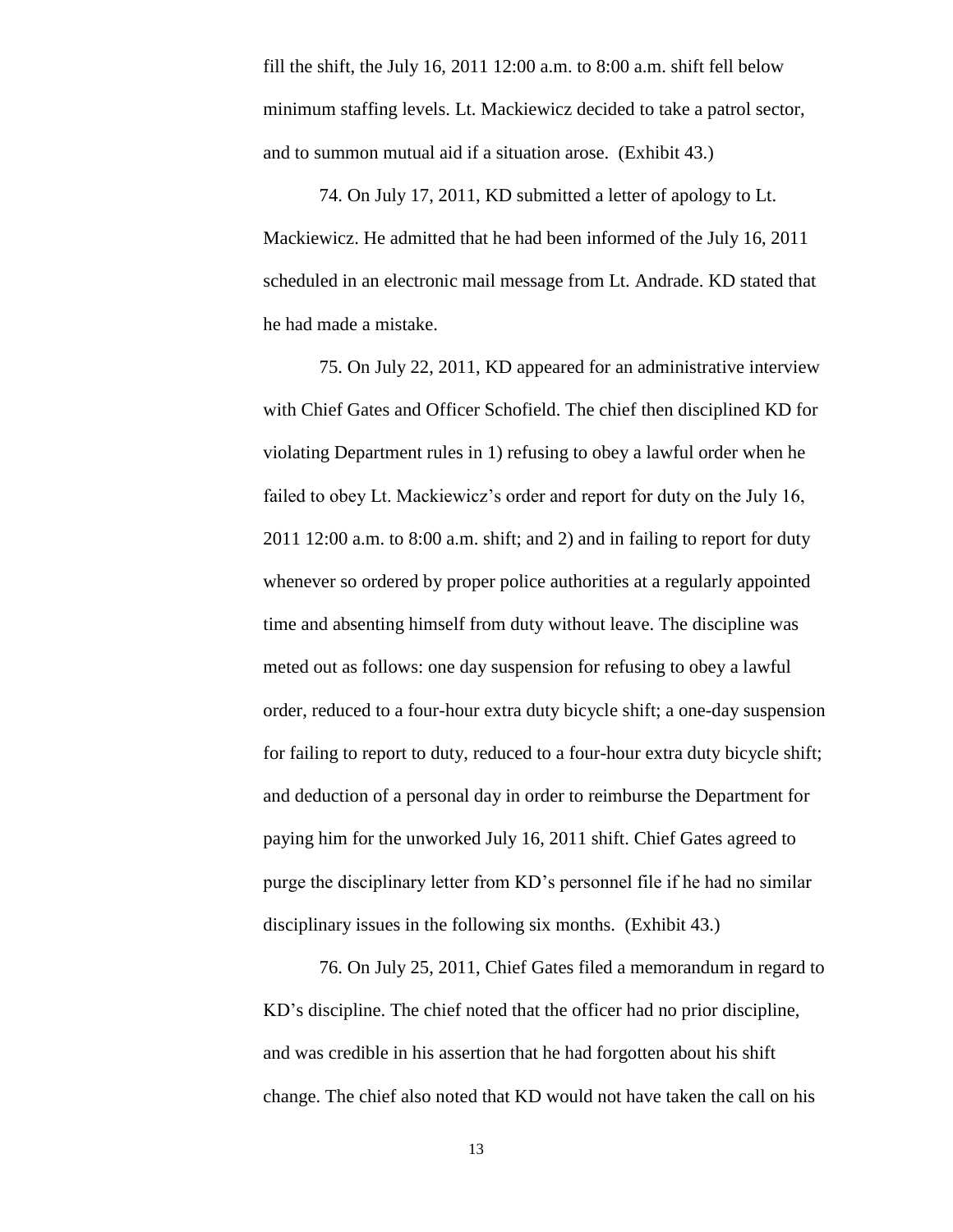girlfriend's phone if he had something to hide. KD admitted that he had

been drinking, and so could not show up to work. (Exhibit 43.)

*Investigation of Appellant's Prior Discipline*

77. On March 8, 2010, Chief Gates asked Mr. Levesque to submit a

written report as part of the investigation in regard to the compromised

drug operation that led to the LCA, including responses to twenty-five

provided questions. Question 8 stated:

Did you want a role in the [JP] investigation? Did you ask to have a role? Who did you ask? Were you disappointed or upset that you were not involved in the [JP] investigation? Did you express it to anyone? To whom? When? What did you say?

(Exhibit 54.)

78. Mr. Levesque responded:

Yes I did want a role in the [JP] investigation. As a professional I like to utilize the talents that I have to help solve crime. I do not remember if I asked to have a role. I was disappointed that I did not have a role in this investigation because personally I wanted to catch [JP]. As far as expressing this to anyone I do not recall if I did or not.

(Exhibit 55.)

79. As part of the investigation, the Department also interviewed

JW. JW is the cousin of JP, and was an individual known to the police.

(Exhibit 58.)

80. On May 7, 2010, Chief Gates interviewed Mr. Levesque in the

presence of Mr. Hanley, Mr. Peloquin, the Town Counsel, and Lt.

Mankiewicz. In the interview, Mr. Levesque confirmed his disappointment

that he was not part of the JP investigation. He also admitted that he had

arrested JP on at least three occasions. When the chief inquired as to why

JW would report that Mr. Levesque had revealed the existence of a GPS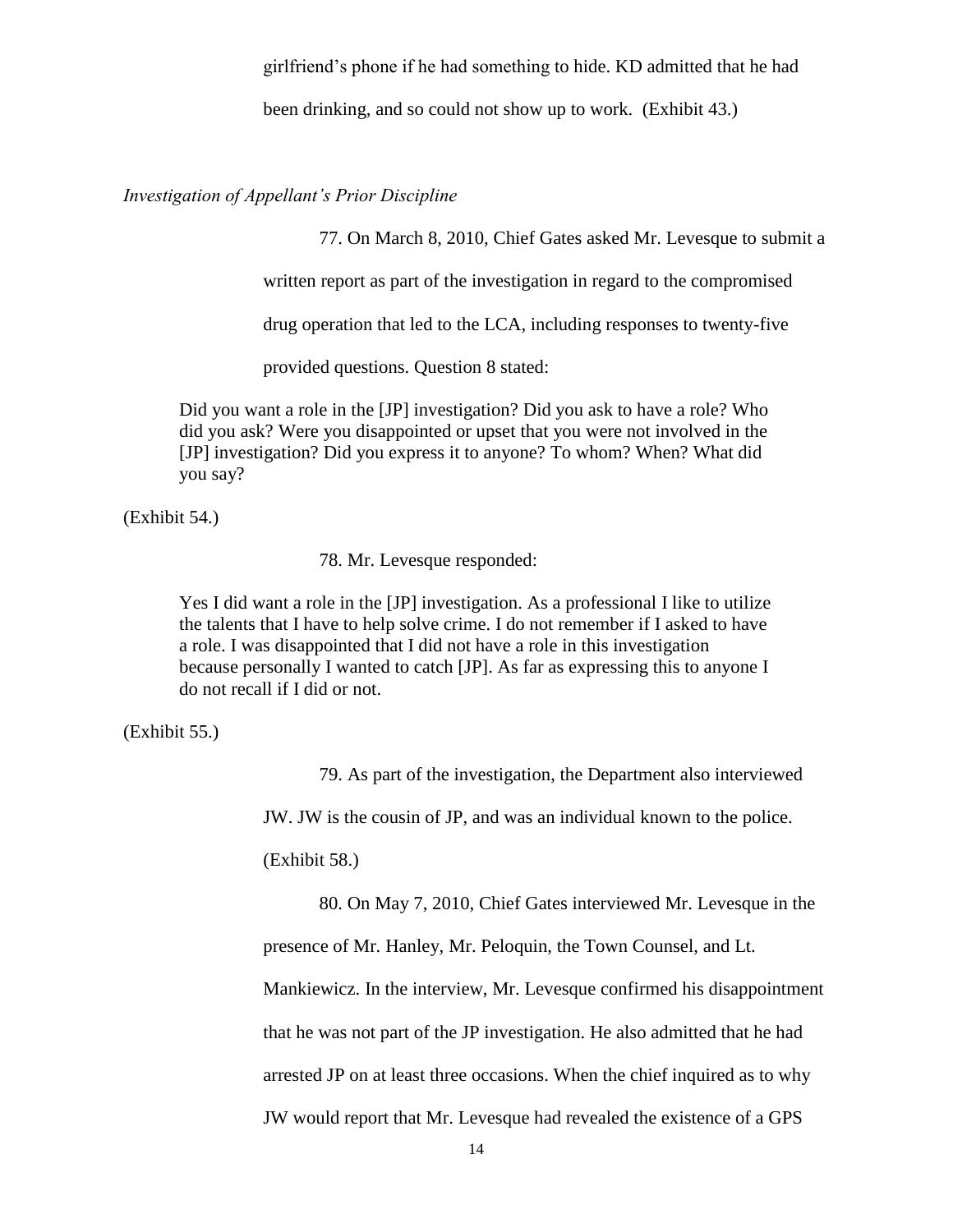device on his cousin JP's car, the following exchange occurred:

Chief Gates: … I'm asking if you know a reason or motivation for him to try to make that statement up on tape to a Middleborough Police Officer.

Appellant: I have no factual basis, I have my own opinion but nothing factual.

Chief Gates: And what's that opinion?

Appellant: My opinion is that to get me their biggest thorn in their side out of the way and possibly protect someone else.

Chief Gates: And if you would know why do you think [JW] would pick you over thirty-eight other Middleborough Police Offices to make this up?

Appellant: My opinion, Chief, I'm high profile.

Chief Gates: In what manner?

Appellant: In terms of the Police Department, I'm high profile.

Chief Gates: You mean you're proactive?

Appellant: Correct. You know, in terms of that kind of community. I'm well known by the criminals in terms of …

Chief Gates: Why are you well known?

Appellant: Because I'm very pro-active. I really enjoy my job and I like getting bad guys off the street and I guess that makes a name for yourself within that community.

(Exhibit 58.)

81. The interview continued on June 17, 2010. On July 1, 2010, Mr.

Peloquin submitted a proposed Settlement Agreement/Last Chance

Agreement to Mr. Hanley in order to resolve the disciplinary matter. The

agreement would be subject to the approval of the Board of Selectmen, but

the chief and the Town Manager had already agreed to recommend it as an

alternative to a civil service hearing. (Exhibits 59 and 60.)

82. On July 1, July 6, July 12, July 14, July 19, July 20, July 21,

July 26, July 30, August 2 and August 3, 2010, Mr. Hanley and Mr.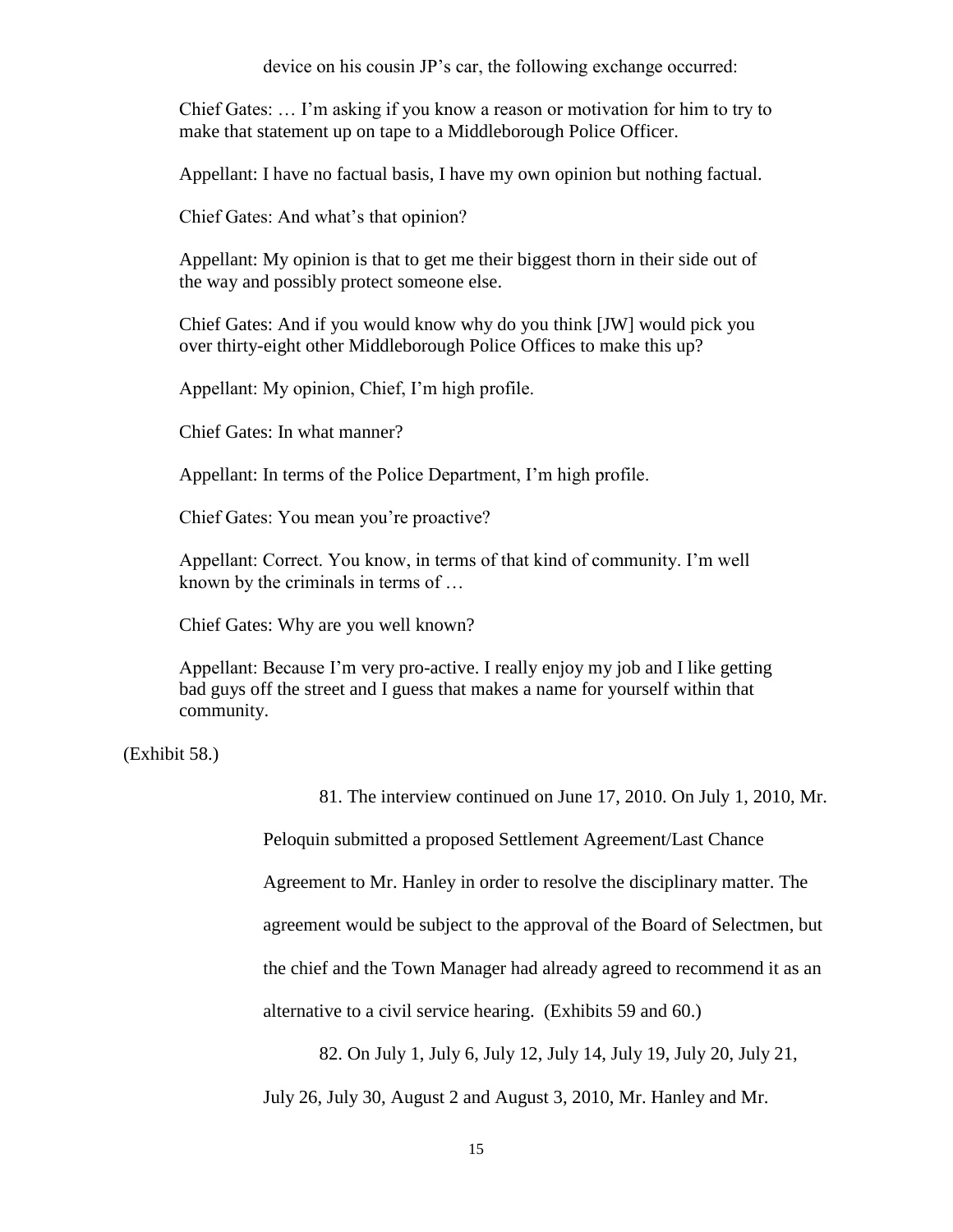Peloquin exchanged electronic mail messages about the drafting of the Agreement. There was negotiation about the terms acceptable to Mr. Levesque. (Exhibits 61-63.)

83. On January 23, 2013, concurrent with his civil service hearing, Officer Levesque filed a breach of duty of fair representation claim against NEPBA with the Division of Labor Relations (DLR). G.L. c. 150E, § 10(b)(1). Mr. Levesque alleged that the Union 1) permitted the Town to violate his due process rights during the termination hearing and the related investigation when it a) failed to demand two separate proceedings to address two separate alleged offenses against him; b) failed to challenge the legality of the Order that the Town claimed he violated, which denied him the ability to speak to his coworkers/potential witnesses about the allegations against him; c) breached its duty of fair representation by failing to require that the Board rule on the central underlying charge – falsification of records – when it voted to terminate; and 2) the Union further breached its duty of fair representation when it advised and permitted Mr. Levesque to execute an unconscionable and grossly unfair Last Chance Agreement dated August 6, 2010. Mr. Levesque claimed that he was unaware of the breach until the time of his termination on August 6, 2012. (Exhibit 68.)

84. On April 17, 2013, the DLR investigator dismissed Mr. Levesque's claim. The investigator specifically addressed Mr. Levesque's claim that he signed the LCA because he was unaware of Lt. Mackiewicz's July 16, 2010 letter that the charge that was unsubstantiated. The investigator noted that the LCA stated within its four corners that the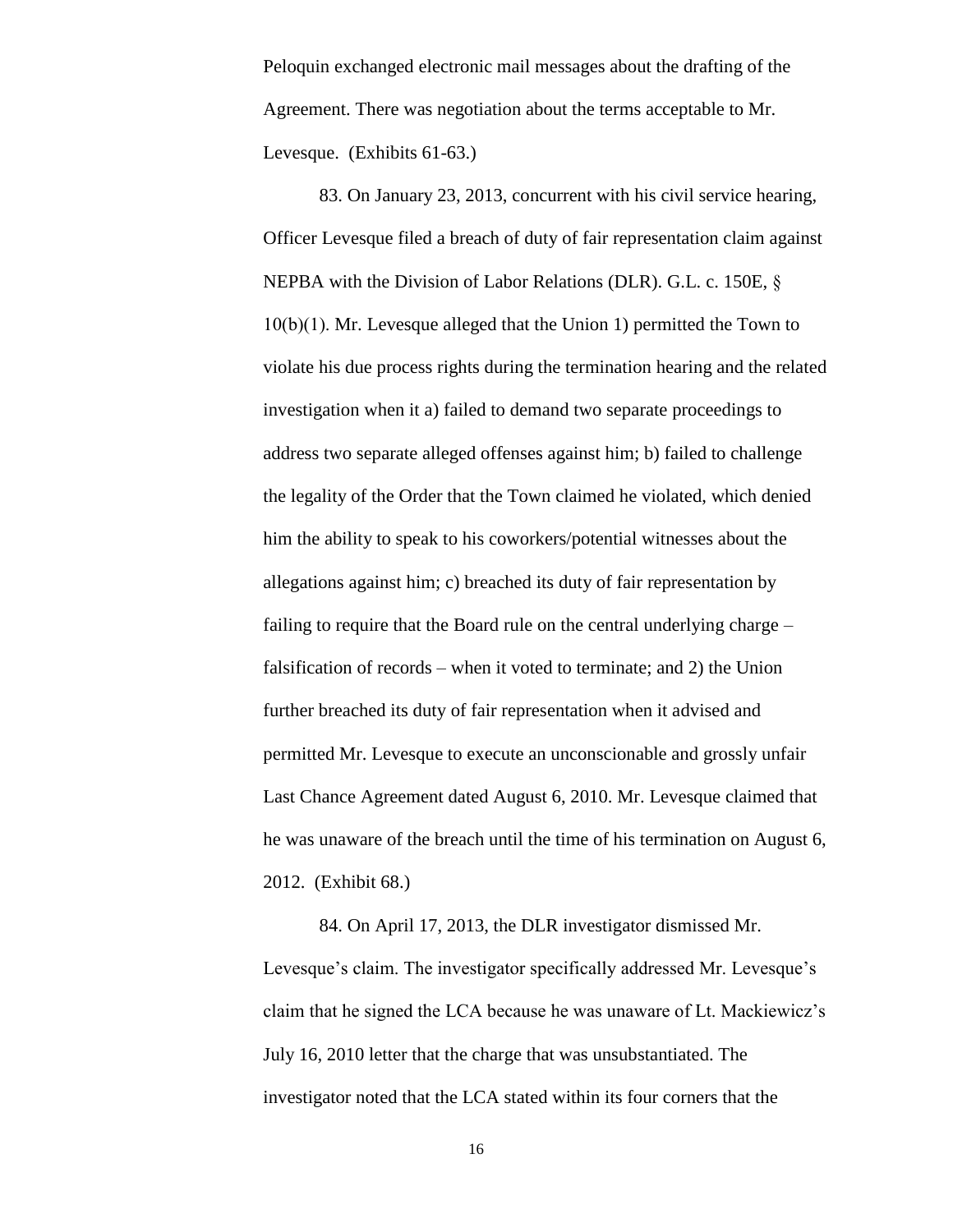charge of alerting JP was unfounded, and that Mr. Levesque had failed to "provide complete information despite specific and written and verbal directives given to him by the Chief and that this was a violation of the Department's rules and regulations." (Exhibits 4 and 69.)

85. Mr. Levesque appealed the DLR dismissal to the Employment Relations Board (ERB). On September 24, 2013, the ERB reviewed Mr. Levesque's appeal of the DLR decision, and found that Mr. Levesque's arguments quarreled with how the Union had represented him. "However, unions, even when represented by an attorney, are not required by law to represent grievants as an attorney would represent clients." ERB found that the fact that the Union may have made other or different arguments on Mr. Levesque's behalf when representing him is insufficient to establish a violation of the law in the absence of evidence that its strategy amounted to a breach of the duty of fair representation. (Exhibit 71.)

# **CONCLUSION AND ORDER**

I followed the orders of the court, admitted evidence and took testimony for the discrete and limited purpose of determining the validity of the Agreement and whether the Appellant's conduct warranted termination independent of the Agreement.

Both parties submitted new exhibits. I have reviewed all the evidence, and made additional findings.

#### *The Last Chance Agreement was Valid*

Mr. Levesque entered into this Agreement with the advice of counsel and upon admission that he should not have shared details about a drug investigation with his wife. Mr. Levesque was actively involved in negotiating the terms of the Agreement. In fact, he and his counsel conferred with the Department many times. The parties exchanged numerous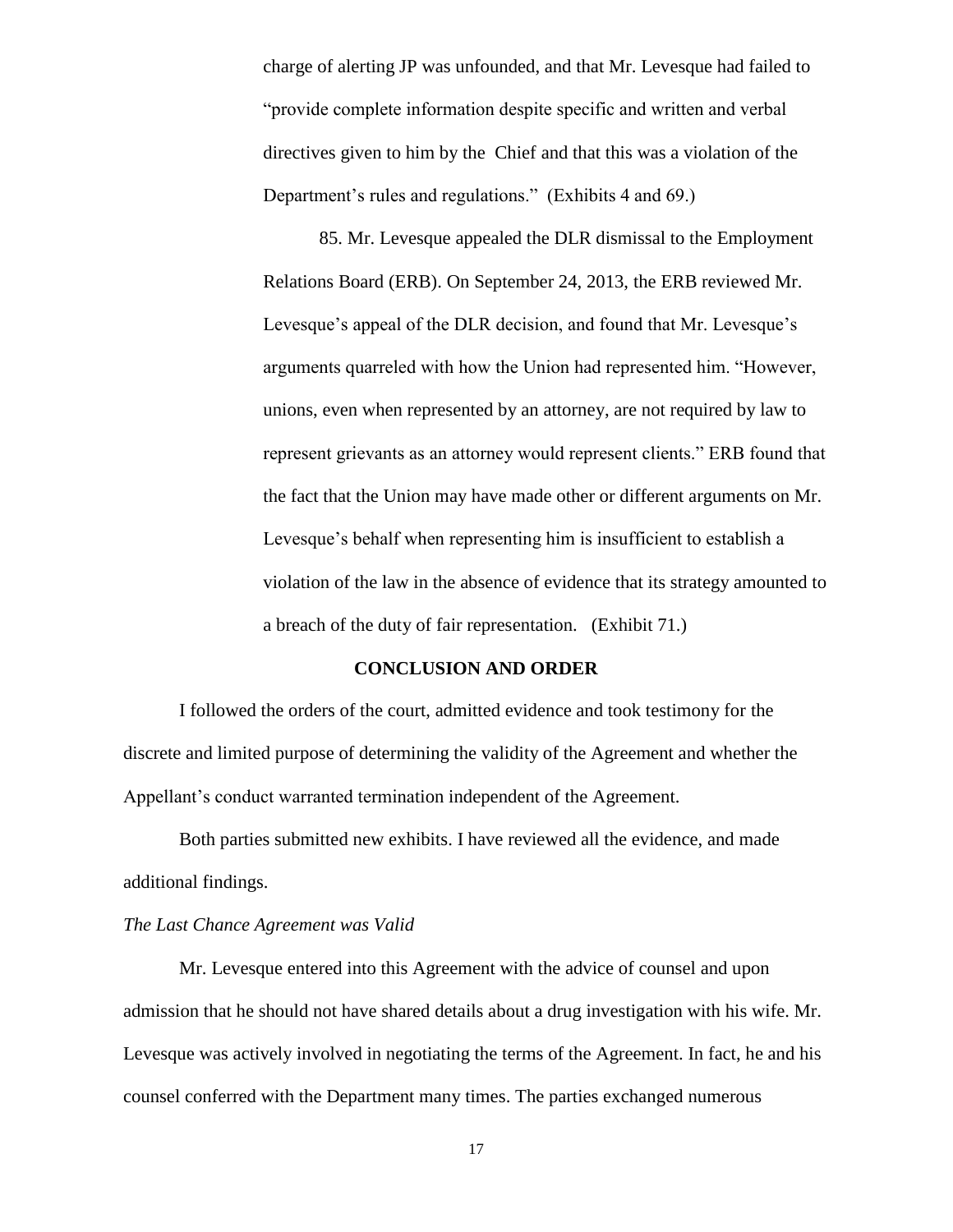electronic mail messages. It was advantageous for Mr. Levesque to enter into such an agreement, and he did so in lieu of a Board hearing with the potential for termination.

Mr. Levesque has repeatedly referred to the July 16, 2010 Internal Affairs memorandum from Lt. Mackiewicz to Chief Gates, alleging that the Department withheld exonerating information from him during the JP investigation, specifically that the Department could not substantiate that he had improperly revealed that JP was under surveillance. (Exhibit 4.) I find that Mr. Levesque was not coerced or tricked into signing the LCA. The LCA clearly states that the IA "will find that the charge that Levesque alerted [JP] is unfounded," and focused on Mr. Levesque's refusal to obey the chief's directives and supply information during the investigation. Mr. Levesque admitted, and it is stated within the LCA, that "he admits he could have given more complete and definitive information." (Exhibit 3.)

I addressed Mr. Levesque's arrogance and self-aggrandizement in my first decision, and those characteristics are present again in Finding of Fact 79. Mr. Levesque badly wanted to be part of the JP drug investigation, and imagined for himself within the Department a role greater than that of a patrolman. His vanity clouded his judgment and steered his conduct in the JP matter.

# *Mr. Levesque's Conduct Warranted Termination even in the Absence of a LCA*

Even in the absence of a Last Chance Agreement, the Appellant's conduct was egregious. First he submitted incorrect information on his grant activity reports in the Click it or Ticket program. Then he coerced a Department witness to reveal information during the ensuing Department investigation, in violation of the Chief's June 7, 2012 Order not to discuss the matter with anyone. He then used that information during the second day of the Section 41 hearing.<sup>4</sup>

4

l

I wrote in the May 1, 2014 Tentative Decision: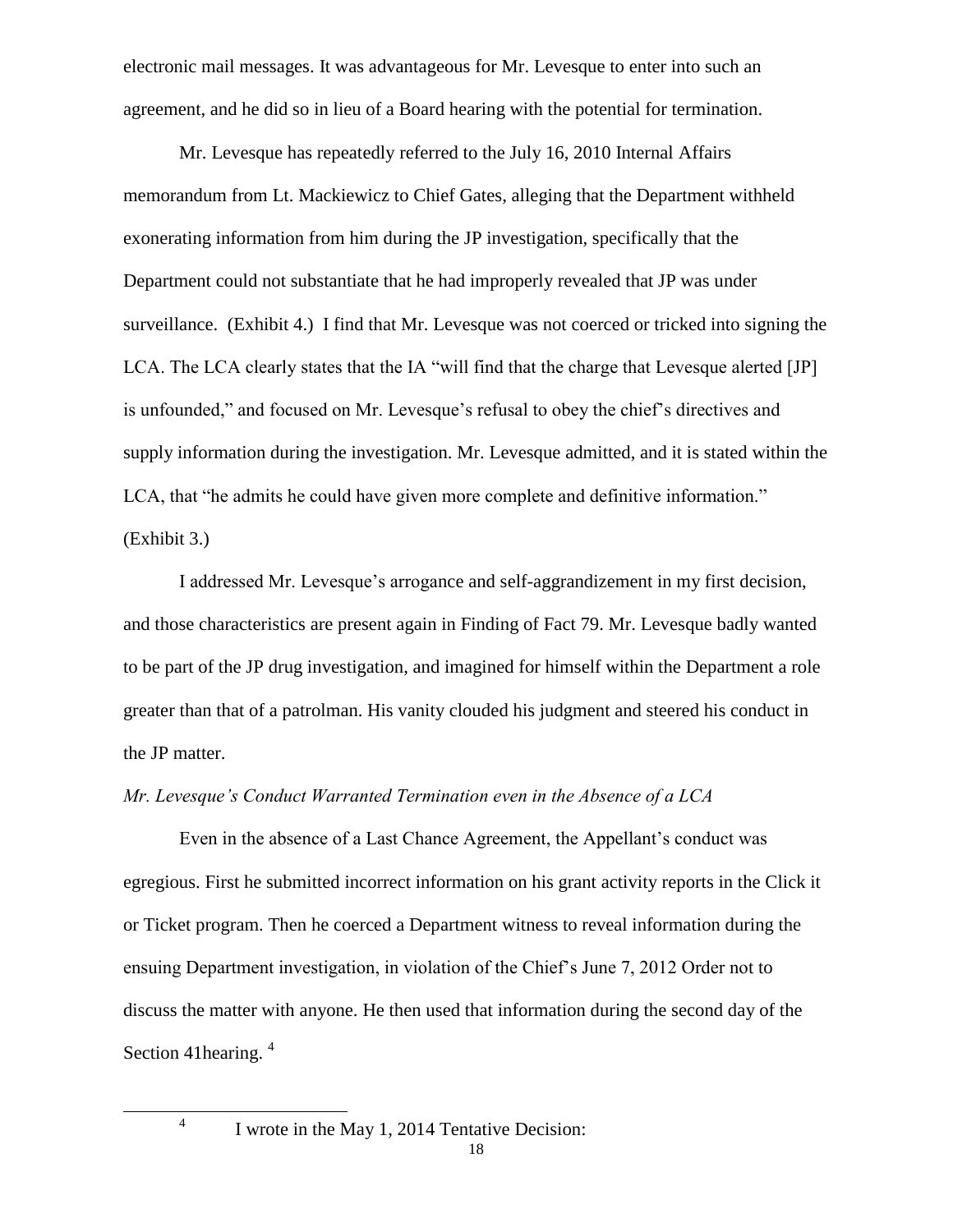At this point, the Appellant had been a police officer for eleven years, and it was incumbent upon him to obey orders from his chief. In fact, on the second day of his §41 hearing, he admitted that he had made a "terrible mistake" in disobeying the chief's Order not to contact witnesses or discuss the matter except with his Union representative or his attorney.

The Appellant complained that he received disparate treatment in comparison to other police officers who submitted inaccurate grant activity reports or broke other Department rules or regulations. I had precluded some of the Appellant's exhibits from the first evidentiary hearing because they involved police officers who had never been disciplined. I admitted those exhibits, Exhibits 40-44, in the hearing upon remand.

A comparison of the officers in those exhibits reveal that the Appellant was assuredly the only police officer who had had previous discipline. As the only officer with previous discipline, he was the only one subject to a Last Chance Agreement. Officers Collins, LaPanna and Dees cooperated fully with the Department investigations of their conduct. The Board of Selectmen found unique circumstances in the situation of Sgt. R.

The Town's new exhibits shed further light upon the circumstances surrounding the negotiation of the LCA, Mr. Leveque's termination and his Board of Selectmen hearing. I regret that the Town had not offered them in the first hearing. That information may have made the previous administrative record more helpful to the court.

Mr. Levesque submitted incorrect information on the grant activity reports of the Click it or Ticket Program; was untruthful during the ensuring investigation; tampered with a witness in direct violation of Chief Gates' order; and lied under oath at the Board of Selectmen hearing, using the information he had gleaned from the witness tampering. I find

 $\overline{a}$ 

On June 28, 2012, the Appellant testified on the first day of his §41 hearing. The Appellant testified that he had mistakenly listed the location of the May 29, 2012 Ferdinand motor vehicle stop as Plympton and Thompson Streets, instead of Plympton and Plymouth Streets. I infer that the Appellant's testimony differed from his grant activity reports because he had already spoken to Ferdinand, and learned that Ferdinand had told the Department's